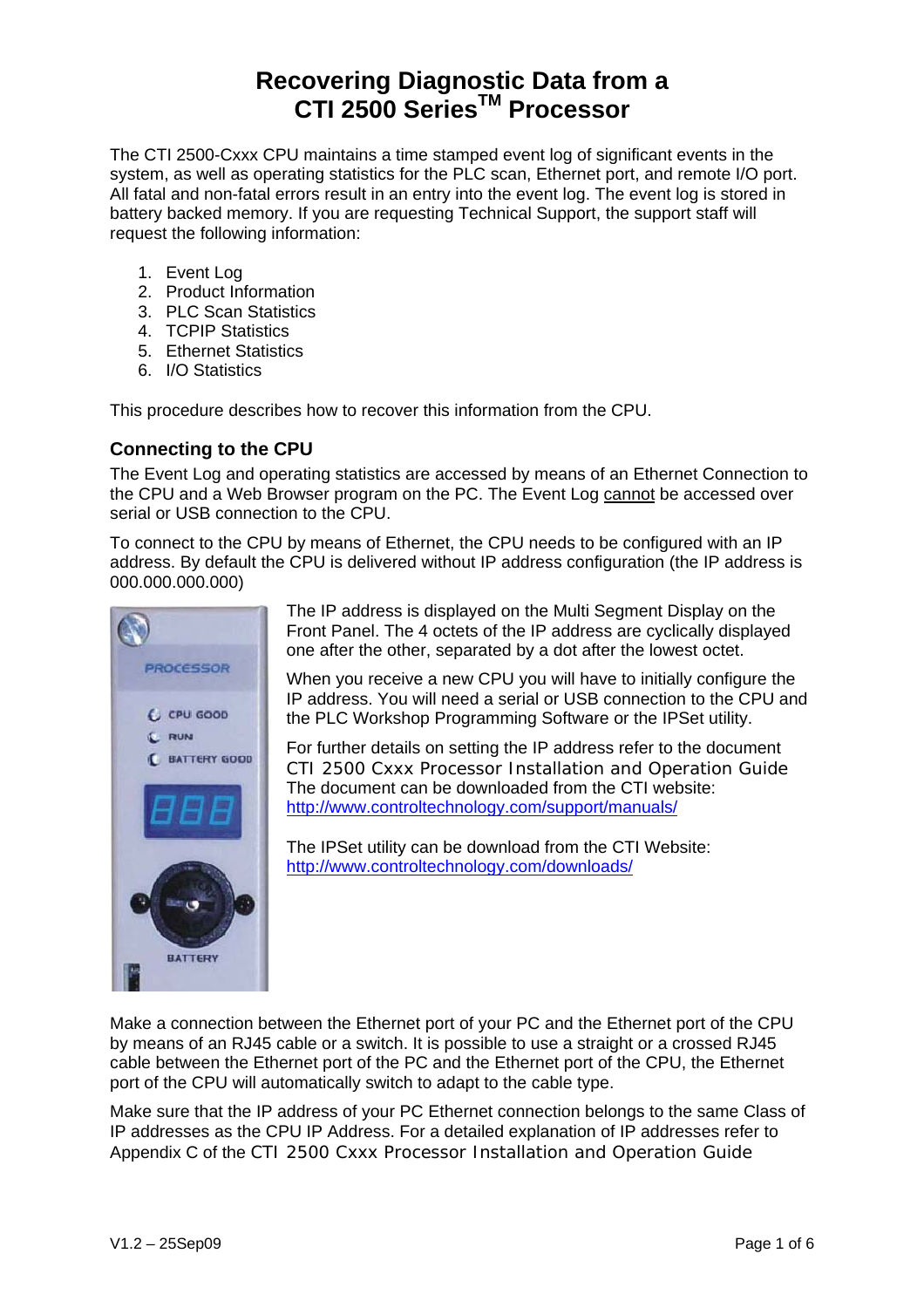# **RECOVERING THE EVENT LOG**

#### **Displaying the Event Log**

Type the IP address of the CPU in the address bar of your Web Browser.



The web Browser will now connect to the CPU and display the display the Main Menu of the CPU.

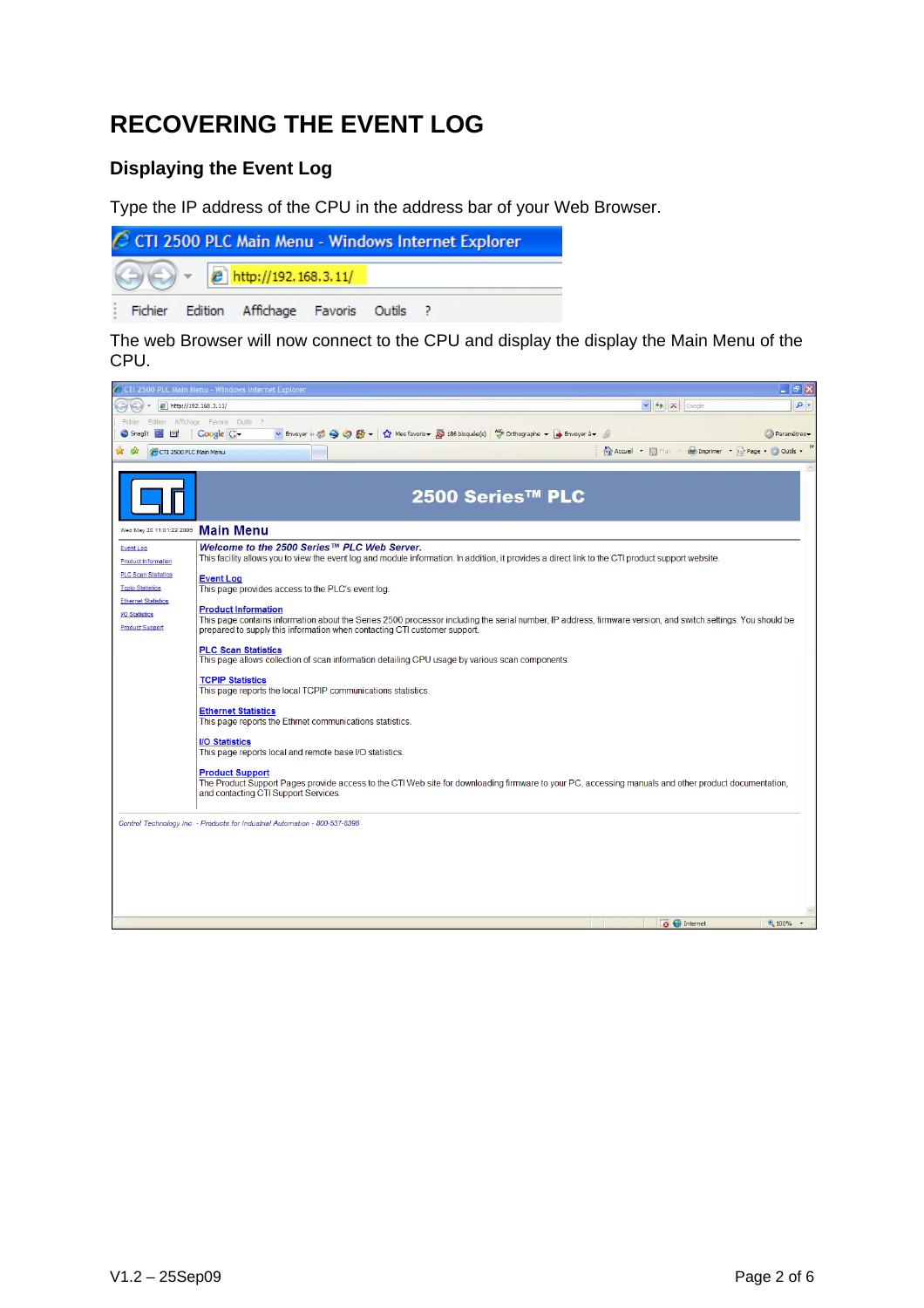Select Event Log in the Main Menu. The Event Log Page will display:

|           | 2500 Series™ PLC                                                                                                                                                                                                          |  |  |  |  |  |  |  |  |
|-----------|---------------------------------------------------------------------------------------------------------------------------------------------------------------------------------------------------------------------------|--|--|--|--|--|--|--|--|
|           | Wed May 20 11:11:22 2009 PLC Event Log                                                                                                                                                                                    |  |  |  |  |  |  |  |  |
| Main Menu | [End]<br>Clear Log<br>Top<br>Page Up<br>Page Down<br><b>View All</b>                                                                                                                                                      |  |  |  |  |  |  |  |  |
|           | [0078] Ethernet: Current IP Address: (P=0x0004001c)<br>Text: 192.168.3.11<br>Sat Feb 12, 2000 18:33:05.003 Kemel AP: ArpDupIpClient                                                                                       |  |  |  |  |  |  |  |  |
|           | [0077] PLC Starting; Firmware Major Rev: 5 (P=0x0000063b)<br>Minor Rev: 0 (S=0x00100635)<br>Current system time. (T=0x10000622)<br>Text: 000212 18:33:02<br>Sat Feb 12, 2000 18:33:02.034 PLC Control: VAS Plc.Initial    |  |  |  |  |  |  |  |  |
|           | [0076] PLC power off; Firmware Major Rev: 5 (P=0x0000063d)<br>Minor Rev: 0 (S=0x00100635)<br>Tue Feb 08, 2000 06:50:26.053 PLC Control: Main2500                                                                          |  |  |  |  |  |  |  |  |
|           | [0075] Ethernet: Current IP Address: (P=0x0004001c)<br>Text: 192.168.3.11<br>Tue Feb 08, 2000  06:37:27.003  Kernel AP: ArpDupIpClient                                                                                    |  |  |  |  |  |  |  |  |
|           | [0074] PLC Starting; Firmware Major Rev: 5 (P=0x0000063b)<br>Minor Rev: 0 (S=0x00100635)<br>Current system time. (T=0x10000622)<br>Text: 000208 06:37:24<br>Tue Feb 08, 2000  06:37:24.034  PLC Control: VAS  Plc.Initial |  |  |  |  |  |  |  |  |
|           | [0073] PLC power off; Firmware Major Rev: 5 (P=0x0000063d)<br>Minor Rev: 0 (S=0x00100635)<br>Tue Feb 08, 2000  06:36:27.326  PLC Control: Main2500                                                                        |  |  |  |  |  |  |  |  |
|           | [0072] Ethernet: Current IP Address: (P=0x0004001c)<br>Text: 192.168.3.11<br>Tue Feb 08, 2000  06:27:56.003  Kemel_AP: ArpDupIpClient                                                                                     |  |  |  |  |  |  |  |  |
|           |                                                                                                                                                                                                                           |  |  |  |  |  |  |  |  |

Click on the button View All in the Event Log Page. You will be able to scroll down in the window and see all stored log messages.

#### **Copying Event Log Messages**

On your desktop, create a new text file with Wordpad or Notepad and name it **Event Log.txt**  Open the empty text file.

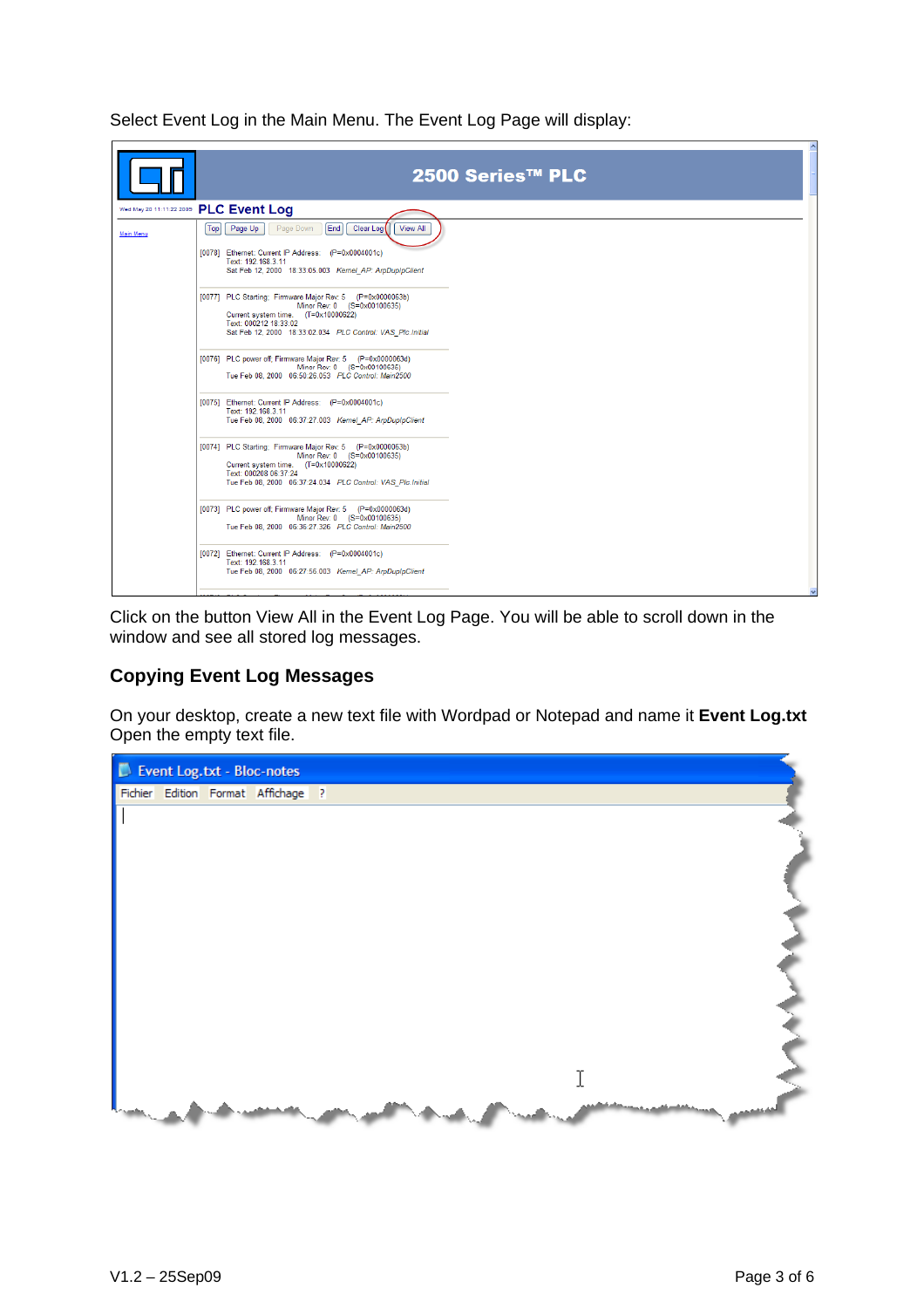Place your cursor in the Window, hold down left mouse button and select ALL the messages in the window while scrolling down all the way to the bottom of the window.

|                                        | 2500 Series™ PLC                                                                                                                                                                                                          |  |  |  |  |  |  |  |
|----------------------------------------|---------------------------------------------------------------------------------------------------------------------------------------------------------------------------------------------------------------------------|--|--|--|--|--|--|--|
| Wed May 20 11:15:42 2009 PLC Event Log |                                                                                                                                                                                                                           |  |  |  |  |  |  |  |
| Main Menu                              | Top<br>Page Up<br>Page Down<br>End<br>Clear Log<br><b>View All</b>                                                                                                                                                        |  |  |  |  |  |  |  |
|                                        | [0078] Ethernet: Current IP Address: (P=0x0004001c)<br>Text: 192.168.3.11<br>Sat Feb 12, 2000 18:33:05.003 Kemel AP: ArpDupIpClient                                                                                       |  |  |  |  |  |  |  |
|                                        | [0077] PLC Starting; Firmware Major Rev: 5 (P=0x0000063b)<br>Minor Rev: 0 (S=0x00100635)<br>Current system time. (T=0x10000622)<br>Text: 000212 18:33:02<br>Sat Feb 12, 2000 18:33:02.034 PLC Control: VAS Plc.Initial    |  |  |  |  |  |  |  |
|                                        | [0076] PLC power off; Firmware Major Rev: 5 (P=0x0000063d)<br>Minor Rev: 0 (S=0x00100635)<br>Tue Feb 08, 2000  06:50:26.053  PLC Control: Main2500                                                                        |  |  |  |  |  |  |  |
|                                        | [0075] Ethernet: Current IP Address: (P=0x0004001c)<br>Text: 192.168.3.11<br>Tue Feb 08, 2000  06:37:27.003  Kernel AP: ArpDupIpClient                                                                                    |  |  |  |  |  |  |  |
|                                        | [0074] PLC Starting; Firmware Major Rev: 5 (P=0x0000063b)<br>Minor Rev: 0 (S=0x00100635)<br>Current system time. (T=0x10000622)<br>Text: 000208 06:37:24<br>Tue Feb 08, 2000  06:37:24.034  PLC Control: VAS  Plc.Initial |  |  |  |  |  |  |  |
|                                        | [0073] PLC power off; Firmware Major Rev: 5 (P=0x0000063d)<br>Minor Rev: 0 (S=0x00100635)<br>Tue Feb 08, 2000 06:36:27.326 PLC Control: Main2500                                                                          |  |  |  |  |  |  |  |
|                                        | [0072] Ethernet: Current IP Address: (P=0x0004001c)<br>Text: 192.168.3.11<br>Tue Feb 08, 2000 06:27:56.003 Kernel AP: ArpDupIpClient                                                                                      |  |  |  |  |  |  |  |
|                                        | .                                                                                                                                                                                                                         |  |  |  |  |  |  |  |

Now click right mouse button and select copy.

Paste the text in the empty **Event Log.txt** file.

| Event Log.txt - Bloc-notes                                                                                                                                  |  |
|-------------------------------------------------------------------------------------------------------------------------------------------------------------|--|
| Edition Format Affichage ?<br>Fichier                                                                                                                       |  |
| [0078] Ethernet: Current IP Address: (P=0x0004001c)<br>Text: 192,168,3,11<br>Sat Feb 12, 2000 18:33:05.003 Kernel_AP: ArpDupIpClient                        |  |
| Minor Rev: 0 (S=0x00100635)<br>Current system time. (T=0x10000622)<br>Text: 000212 18:33:02<br>Sat Feb 12, 2000 18:33:02.034 PLC Control: VAS Plc.Initial   |  |
| Minor Rev: 0 (S=0x00100635)<br>Tue Feb 08, 2000 06:50:26.053 PLC Control: Main2500                                                                          |  |
| Text: 192, 168, 3, 11<br>Tue Feb 08, 2000 06:37:27.003 Kernel AP: ArpDupIpClient                                                                            |  |
| Minor Rev: 0 (S=0x00100635)<br>Current system time. $(T=0x10000622)$<br>Text: 000208 06:37:24<br>Tue Feb 08, 2000 06:37:24.034 PLC Control: VAS Plc.Initial |  |
| Minor Rev: 0 (S=0x00100635)<br>Tue Feb 08, 2000 06:36:27.326 PLC Control: Main2500                                                                          |  |

Verify that all the messages from the Event log have been pasted in the text file, save the text file and send it to Technical Support.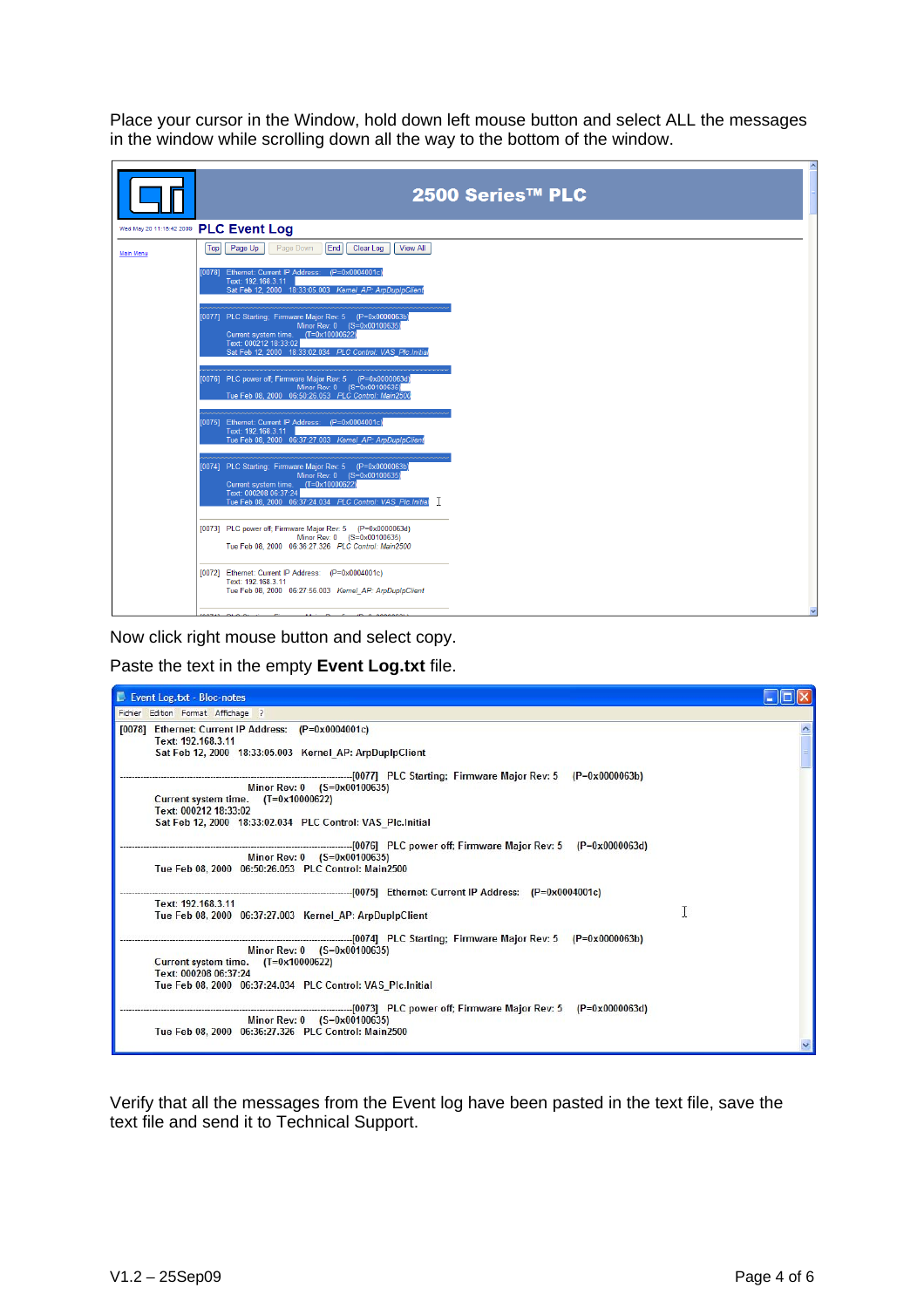## **RECOVERING THE PRODUCT INFORMATION**

On your browser, click the link "Main Menu". Then click "Product Information".

|                                   | 2500 Series™ PLC                                                                                                                                            |
|-----------------------------------|-------------------------------------------------------------------------------------------------------------------------------------------------------------|
| Fri Sep 25 2009 12:25:29<br>Time) | GMT-0400 (Eastern Daylight Product Information                                                                                                              |
| Main Menu                         | This page allows you to view product information including the product serial number, current IP address, current<br>firmware version, and switch settings. |
|                                   | Product Number<br>2500-C400<br>Product Name  2500 Series™ PLC<br> Serial Number  000215329                                                                  |
|                                   | Ethernet MAC Address<br>00:20:25:0F:80:ED<br>IP Address  199.184.177.252<br>Hardware Configuration  Oxf<br>Application Firmware Version  06.00              |
|                                   | 08/04/09<br>Application Firmware Date<br>I/O CPLD Version Number<br>06.02<br>Dipswitch Settings  0x440<br>Position 2  closed                                |
|                                   | Position 3  open<br>Position 4  open<br>Position 5  open                                                                                                    |
|                                   | Position 6  closed<br>Position 7  open<br>Position 8  open                                                                                                  |
|                                   | Position 9<br>open<br>Position 10<br>open<br>Position 11 open<br>Position 12 open                                                                           |
|                                   | User Jumper Settings  Ox3e<br>Position A<br>enabled<br>Position B<br>disabled                                                                               |
|                                   | Position C  disabled<br>Position D  disabled<br>Position E  disabled                                                                                        |
|                                   | Position F  disabled<br>Product Clock  Sun Feb 13, 2000<br>00:14:03.512                                                                                     |

Copy and paste the information into a text file as you did in "Recovering the Event Log" above.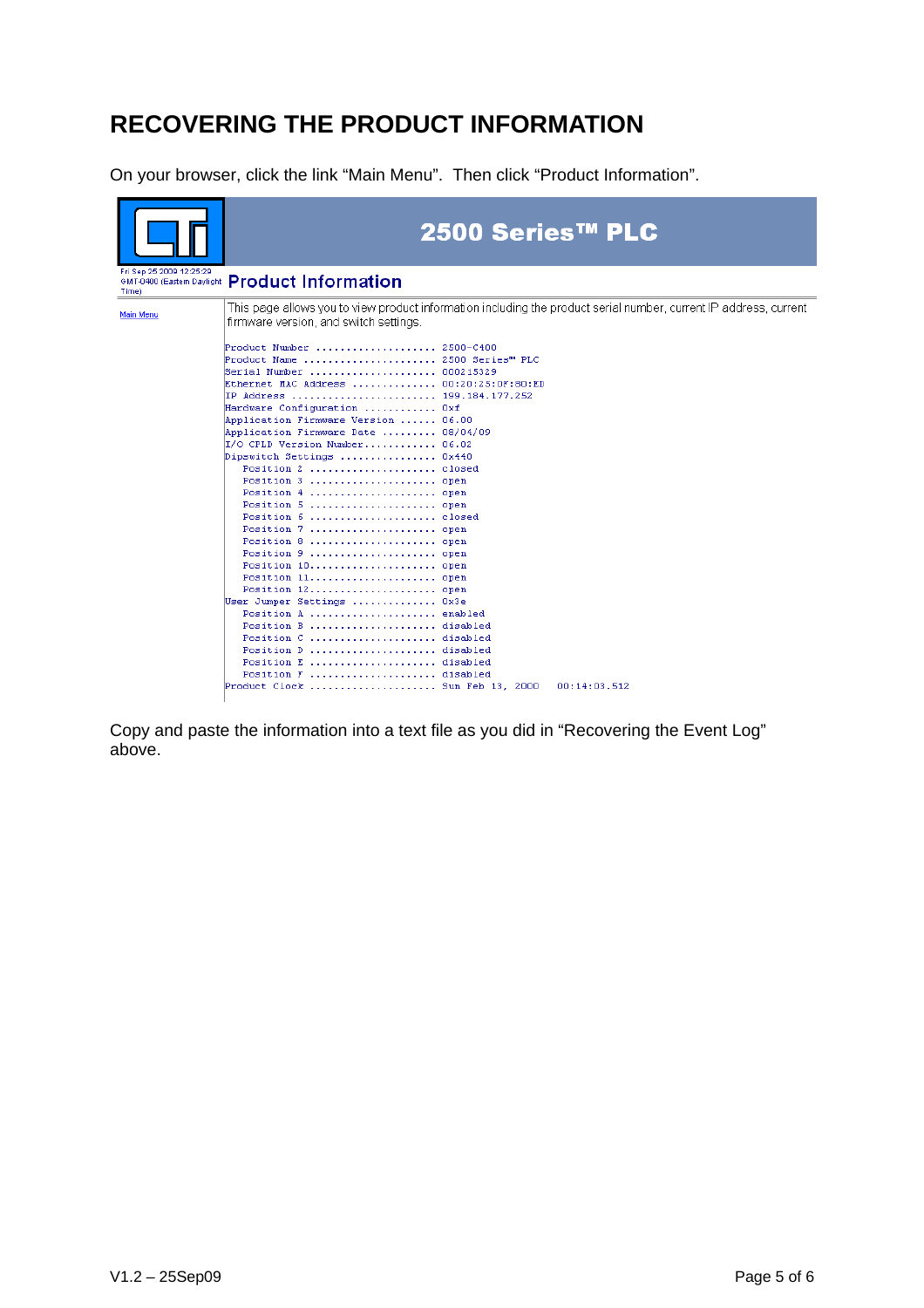# **RECOVERING THE PLC SCAN STATISTICS**

On your browser, click the link "Main Menu". Then click "PLC Scan Statistics".



Click on "Start with overlap". Allow the system to run for a few minutes, then click "Refresh". Copy and paste the information into a text file as you did in "Recovering the Event Log" above.

| 128 2009 14:35:14 | 400 (Eastern Daylight PLC Scan Statistics                                                                                                                                                                                                                                                                                                                                                                                                       |                |                                |        |                |                                |                   |               |  |  |
|-------------------|-------------------------------------------------------------------------------------------------------------------------------------------------------------------------------------------------------------------------------------------------------------------------------------------------------------------------------------------------------------------------------------------------------------------------------------------------|----------------|--------------------------------|--------|----------------|--------------------------------|-------------------|---------------|--|--|
|                   | START with no overlap                                                                                                                                                                                                                                                                                                                                                                                                                           |                | START with overlap             | STOP   | <b>REFRESH</b> |                                |                   |               |  |  |
| enu               | START with no overlap will zero collection set and start to run for 30 minutes with I/O waits not utilized by analog tasks.<br>START with overlap will zero collection set and start to run for 30 minutes with I/O waits utilized by analog tasks.<br>STOP will stop current collection and display collected information.<br>REFRESH will display already collected information. If collection is active, data will continue to be collected. |                |                                |        |                |                                |                   |               |  |  |
|                   | Status: Active                                                                                                                                                                                                                                                                                                                                                                                                                                  |                |                                |        | Start:         | Sat Jan 01, 2000               | 00:22:45.533      |               |  |  |
|                   | Overlap Processing: On                                                                                                                                                                                                                                                                                                                                                                                                                          |                |                                |        |                | Refresh: Sat Jan 01, 2000      | 00:22:57.065      |               |  |  |
|                   | Sample Conditions: Program VARIABLE                                                                                                                                                                                                                                                                                                                                                                                                             |                |                                |        |                | Sample Collection Time:        | 00:00:11.532      |               |  |  |
|                   |                                                                                                                                                                                                                                                                                                                                                                                                                                                 |                | ========== Instance ========== |        |                | ====== Overall Sample ======== |                   |               |  |  |
|                   | -Element Name-                                                                                                                                                                                                                                                                                                                                                                                                                                  |                | ---Peak--- -Average-           |        | $-Count -$     | ---USecs---                    | -Average- Percent |               |  |  |
|                   | Cyclic RLL                                                                                                                                                                                                                                                                                                                                                                                                                                      | 0              | 0                              | 0.0    | 0              | o                              | 0.0               | 0.00          |  |  |
|                   | Normal Io                                                                                                                                                                                                                                                                                                                                                                                                                                       |                | 1805                           | 379.4  | 11479          | 4354852                        | 379.4             | 37.77         |  |  |
|                   | Profibus Io                                                                                                                                                                                                                                                                                                                                                                                                                                     |                | 0                              | 0.0    | o              | 0                              | 0.0               | 0.00          |  |  |
|                   | Main RLL                                                                                                                                                                                                                                                                                                                                                                                                                                        |                | o                              | 0.0    | o              | Ω                              | 0.0               | 0.00          |  |  |
|                   | Special Func Io                                                                                                                                                                                                                                                                                                                                                                                                                                 |                | 1409                           | 322.6  | 11479          | 3702584                        | 322.6             | 32.11         |  |  |
|                   | Analog Loops                                                                                                                                                                                                                                                                                                                                                                                                                                    | 34             | 0                              | 0.0    | Ō.             | 0.                             | 0.0               | 0.00          |  |  |
|                   | Analog Alarms                                                                                                                                                                                                                                                                                                                                                                                                                                   | 6              | o                              | 0.0    | O.             | 0.                             | 0.0               | 0.00          |  |  |
|                   | Cyclic SF Prog                                                                                                                                                                                                                                                                                                                                                                                                                                  | 4              | 0.                             | 0.0    | o              | 0                              | 0.0               | 0.00          |  |  |
|                   | Priority SF Prog                                                                                                                                                                                                                                                                                                                                                                                                                                | 4              | 0.                             | 0.0    | o              | o                              | 0.0               | 0.00          |  |  |
|                   | Normal SF Prog                                                                                                                                                                                                                                                                                                                                                                                                                                  | $\overline{2}$ | o                              | 0.0    | o              | 0                              | 0.0               | 0.00          |  |  |
|                   | Ladder SF Sub                                                                                                                                                                                                                                                                                                                                                                                                                                   | $\overline{a}$ | 0                              | 0.0    | o              | 0.                             | 0.0               | 0.00          |  |  |
|                   | Ladder SF SubO                                                                                                                                                                                                                                                                                                                                                                                                                                  | $\overline{a}$ | 0                              | 0.0    | o              | 0.                             | 0.0               | 0.00          |  |  |
|                   | Normal Comm                                                                                                                                                                                                                                                                                                                                                                                                                                     | $\overline{a}$ | n                              | 0.0    | n              | $\Box$                         | 0.0               | 0.00          |  |  |
|                   | Priority Comm                                                                                                                                                                                                                                                                                                                                                                                                                                   | з              | o                              | 0.0    | o              | Ω                              | 0.0               | 0.00          |  |  |
|                   | Network Total                                                                                                                                                                                                                                                                                                                                                                                                                                   | 5              | 1041                           | 402.9  | 14             | 5641                           | 0.5               | 0.05          |  |  |
|                   | Network Pmgr                                                                                                                                                                                                                                                                                                                                                                                                                                    | 3.             | n.                             | 0.0    | 0              | 0                              | 0.0               | 0.00          |  |  |
|                   | TCPIP Stack                                                                                                                                                                                                                                                                                                                                                                                                                                     | $\overline{a}$ | 1041                           | 402.9  | 14             | 5641                           | 0.5               | 0.05          |  |  |
|                   | Diagnostics                                                                                                                                                                                                                                                                                                                                                                                                                                     |                | 174                            | 36.3   | 11478          | 417205                         | 36.3              | 3.62          |  |  |
|                   | Scan Overhead                                                                                                                                                                                                                                                                                                                                                                                                                                   |                |                                |        |                | 3051141                        | 265.8             | 26.46         |  |  |
|                   | Scan Total                                                                                                                                                                                                                                                                                                                                                                                                                                      | 95             | 2757                           | 1004.7 | 11478          | 11531423                       |                   | 1004.7 100.00 |  |  |
|                   | ================== Scan Overlap Processing Distribution ====================                                                                                                                                                                                                                                                                                                                                                                    |                |                                |        |                |                                |                   |               |  |  |
|                   | (0)<br>11478                                                                                                                                                                                                                                                                                                                                                                                                                                    | (1)            | 0                              | (2)    | (3)<br>0       | 0                              | (4)               | 0.            |  |  |
|                   | (5)<br>n.                                                                                                                                                                                                                                                                                                                                                                                                                                       | (6)            | n                              | (7)    | o              | (Other)                        |                   | п             |  |  |
|                   |                                                                                                                                                                                                                                                                                                                                                                                                                                                 |                |                                |        |                |                                |                   |               |  |  |